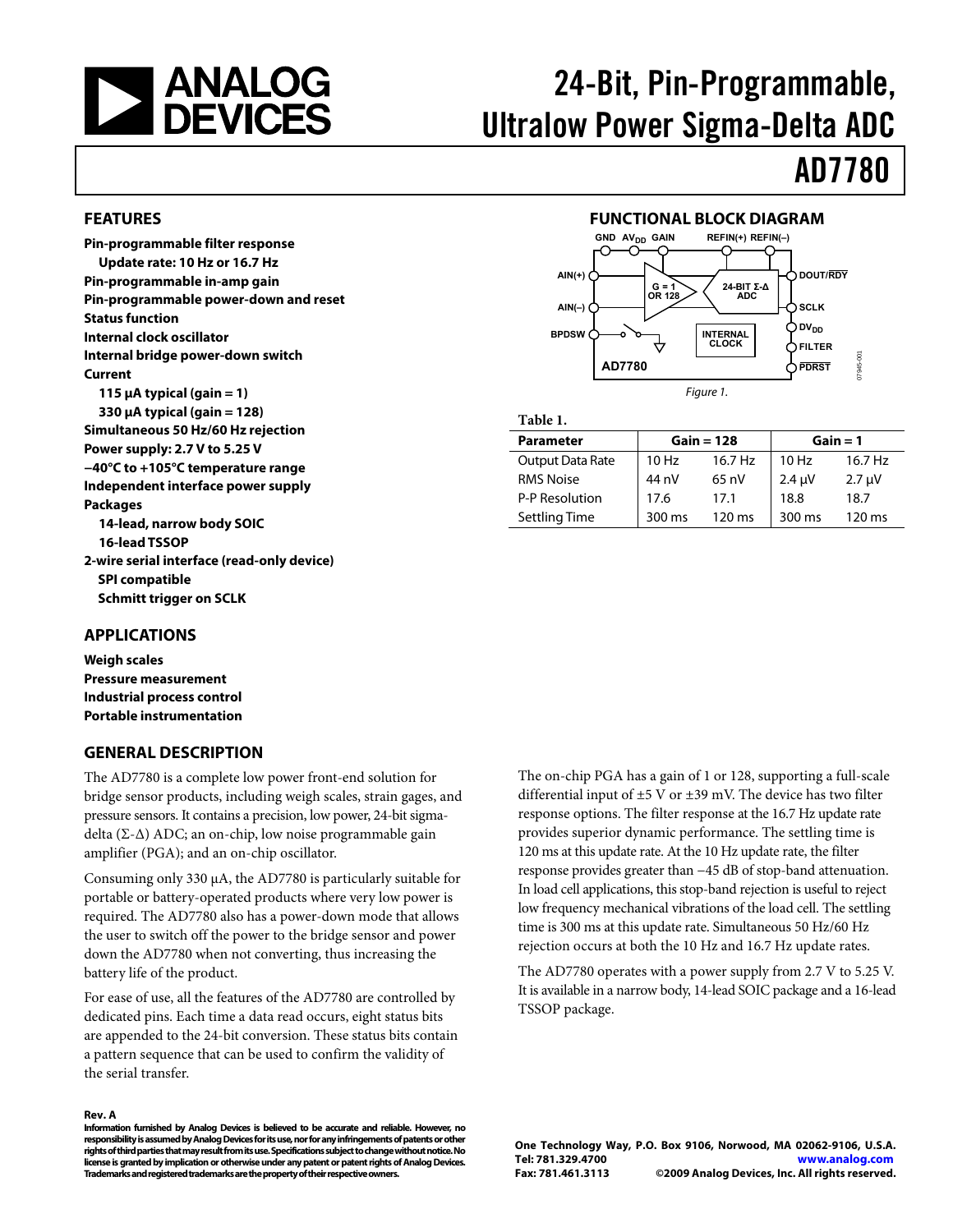# <span id="page-1-0"></span>**TABLE OF CONTENTS**

| . |
|---|

#### **REVISION HISTORY**

| $9/09$ —Rev. 0 to Rev. A |  |
|--------------------------|--|
|                          |  |

4/09-Revision 0: Initial Version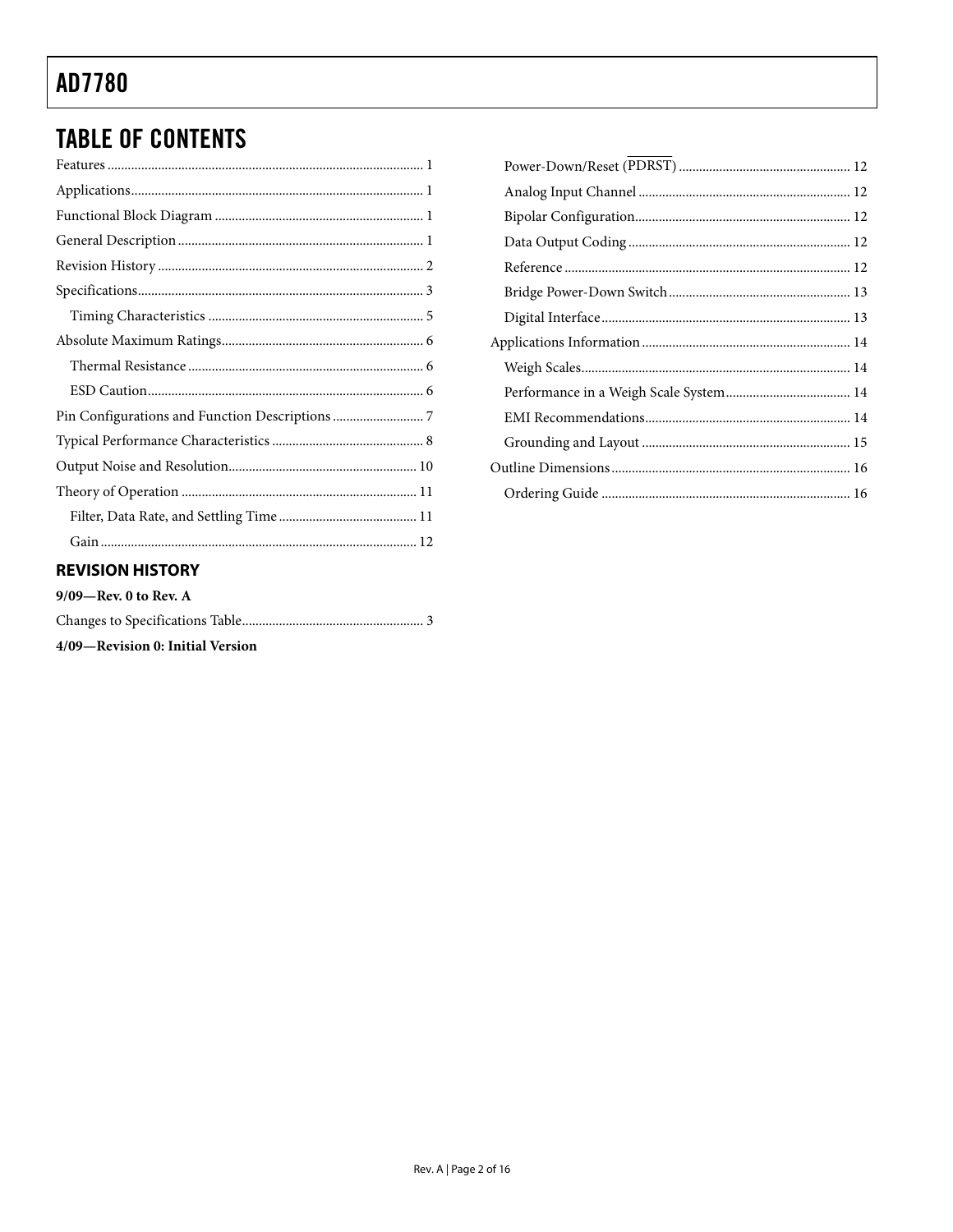### <span id="page-2-0"></span>**SPECIFICATIONS**

 $AV_{DD} = 2.7 V$  to 5.25 V,  $V_{REF} = AV_{DD}$ ,  $DV_{DD} = 2.7 V$  to 5.25 V,  $GND = 0 V$ , all specifications  $T_{MIN}$  to  $T_{MAX}$ , unless otherwise noted.<sup>[1](#page-3-0)</sup>

#### **Table 2.**

| Parameter                                  | Min            | <b>Typ</b>              | Max                | Unit       | <b>Test Conditions/Comments</b>                              |
|--------------------------------------------|----------------|-------------------------|--------------------|------------|--------------------------------------------------------------|
| <b>ADC CHANNEL</b>                         |                |                         |                    |            |                                                              |
| Output Update Rate (fADC)                  |                | 10                      |                    | Hz         | $FILTER = 1$ , settling time = $3/fADC$                      |
|                                            |                | 16.7                    |                    | Hz         | $FILTER = 0$ , settling time = $2/fADC$                      |
| No Missing Codes <sup>2</sup>              | 24             |                         |                    | Bits       |                                                              |
| <b>Resolution Peak-to-Peak</b>             |                |                         |                    |            | See Table 7 and Table 8                                      |
| <b>RMS Noise</b>                           |                |                         |                    |            | See Table 7 and Table 8                                      |
| <b>Integral Nonlinearity</b>               |                | ±6                      |                    | ppm of FSR |                                                              |
| <b>Offset Error</b>                        |                | ±6                      |                    | μV         | Gain = 128 with FILTER = 1                                   |
|                                            |                | ±200                    |                    | μV         | Gain = 1 with $FILTER = 1$                                   |
|                                            |                | ±1                      |                    | μV         | Gain = 128 with FILTER = $0$                                 |
|                                            |                | ±2                      |                    | μV         | Gain = 1 with $FILTER = 0$                                   |
| Offset Error Drift vs. Temperature         |                | ±10                     |                    | nV/°C      | $Gain = 128$                                                 |
|                                            |                | ±150                    |                    | nV/°C      | $Gain = 1$ with $FILTER = 1$                                 |
|                                            |                | ±10                     |                    | nV/°C      | Gain = 1 with $FILTER = 0$                                   |
| <b>Full-Scale Error</b>                    |                | ±0.25                   |                    | % of FS    |                                                              |
| Gain Drift vs. Temperature                 |                | ±2                      |                    | ppm/°C     |                                                              |
| Power Supply Rejection                     |                | 100                     |                    | dB         | Gain = 128, FILTER = 1, AIN = 7.81 mV                        |
|                                            |                | 120                     |                    | dB         | Gain = 128, FILTER = 0, AIN = 7.81 mV                        |
| Normal-Mode Rejection <sup>2</sup>         |                |                         |                    |            |                                                              |
| 50 Hz, 60 Hz                               | 63             | 75                      |                    | dB         | 50 Hz $\pm$ 1 Hz, 60 Hz $\pm$ 1 Hz, $f_{ADC}$ =              |
|                                            |                |                         |                    |            | 16.7 Hz                                                      |
| 50 Hz, 60 Hz                               | 72             | 90                      |                    | dB         | 50 Hz $\pm$ 1 Hz, 60 Hz $\pm$ 1 Hz, f <sub>ADC</sub> = 10 Hz |
| Common-Mode Rejection                      |                |                         |                    |            |                                                              |
| DC                                         |                | 90                      |                    | dB         | Gain = $1$ , AIN = $1$ V                                     |
|                                            |                | 90                      |                    | dB         | $Gain = 128$ , $AIN = 7.81$ mV                               |
| 50 Hz, 60 Hz                               |                | 110                     |                    | dB         | 50 Hz ± 1 Hz, 60 Hz ± 1 Hz                                   |
| <b>ANALOG INPUTS</b>                       |                |                         |                    |            |                                                              |
| Differential Input Voltage Range           |                | ±V <sub>REF</sub> /gain |                    | ٧          | $V_{REF} = REFIN(+) - REFIN(-)$ , gain = 1<br>or 128         |
| Absolute AIN Voltage Limits <sup>2</sup>   | $GND + 100$ mV |                         | $AV_{DD}$ – 100 mV | ٧          | $Gain = 1$                                                   |
|                                            | $GND + 450$ mV |                         | $AVDD - 1.1$       | v          | Gain = $128$ , FILTER = 0                                    |
|                                            | $GND + 1.1$    |                         | $AVDD - 1.1$       | ٧          | Gain = 128, FILTER = 1, $AV_{DD}$ $\leq$ 3.6 V               |
|                                            | $GND + 1.5$    |                         | $AV_{DD} - 1.5$    | v          | Gain = 128, FILTER = 1, $AV_{DD}$ > 3.6 V                    |
| Average Input Current                      |                | ±1                      |                    | nA         | $Gain = 1$                                                   |
|                                            |                | ±250                    |                    | pA typ     | $Gain = 128$                                                 |
| Average Input Current Drift                |                | ±3                      |                    | pA/°C      |                                                              |
| <b>REFERENCE</b>                           |                |                         |                    |            |                                                              |
| <b>External REFIN Voltage</b>              |                | AV <sub>DD</sub>        |                    | v          | $REFIN = REFIN(+) - REFIN(-)$                                |
| Reference Voltage Range <sup>2</sup>       | 0.5            |                         | AV <sub>DD</sub>   | V          |                                                              |
| Absolute REFIN Voltage Limits <sup>2</sup> | $GND - 30$ mV  |                         | $AV_{DD} + 30$ mV  | V          |                                                              |
| Average Reference Input Current            |                | 400                     |                    | nA/V       |                                                              |
| Average Reference Input Current Drift      |                | $\pm 0.15$              |                    | nA/V/°C    |                                                              |
| Normal-Mode Rejection                      |                |                         |                    |            | Same as for analog inputs                                    |
| Common-Mode Rejection                      |                | 110                     |                    | dB         |                                                              |
| BRIDGE POWER-DOWN SWITCH (BPDSW)           |                |                         |                    |            | Controlled via the PDRST pin                                 |
| R <sub>ON</sub>                            |                |                         | 9                  | Ω          |                                                              |
| Allowable Current <sup>2</sup>             |                |                         | 30                 | mA         | Continuous current                                           |
| <b>INTERNAL CLOCK</b>                      |                |                         |                    |            |                                                              |
| Frequency                                  | $64 - 3%$      |                         | $64 + 3%$          | kHz        |                                                              |
| Duty Cycle                                 |                | 50:50                   |                    | $\%$       |                                                              |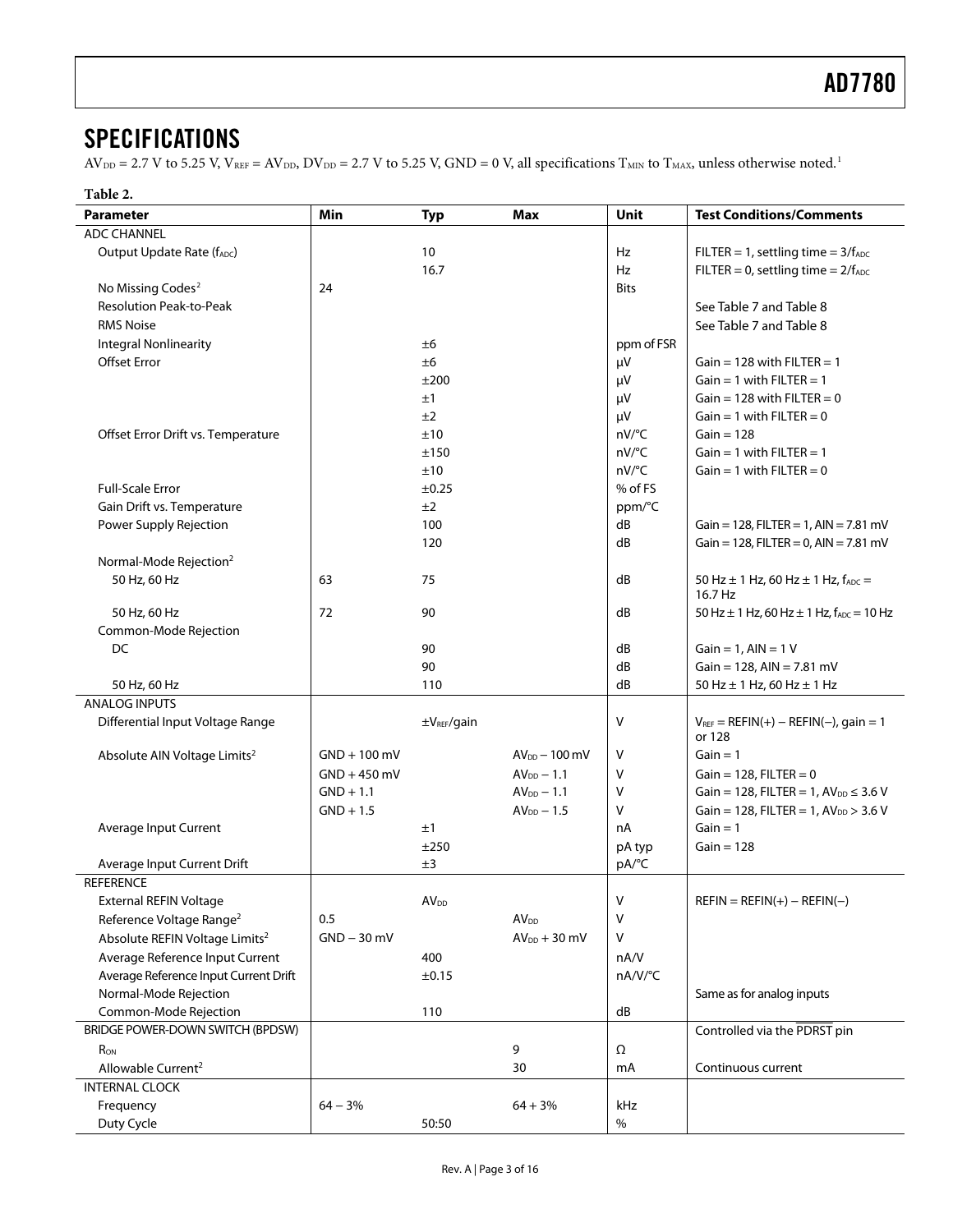<span id="page-3-0"></span>

| <b>Parameter</b>                                  | Min             | <b>Typ</b>    | <b>Max</b> | <b>Unit</b>  | <b>Test Conditions/Comments</b>          |
|---------------------------------------------------|-----------------|---------------|------------|--------------|------------------------------------------|
| <b>LOGIC INPUTS</b>                               |                 |               |            |              |                                          |
| SCLK, FILTER, GAIN, PDRST <sup>2</sup>            |                 |               |            |              |                                          |
| Input Low Voltage, VINL                           |                 |               | 0.4        | V            | $DV_{DD} = 3 V$                          |
|                                                   |                 |               | 0.8        | V            | $DV_{DD} = 5 V$                          |
| Input High Voltage, VINH                          | 1.8             |               |            | $\vee$       | $DV_{DD} = 3 V$                          |
|                                                   | 2.4             |               |            | V            | $DV_{DD} = 5 V$                          |
| SCLK (Schmitt-Triggered Input)<br>Hysteresis      |                 | 100           |            | mV           | $DV_{DD} = 3 V$                          |
|                                                   |                 | 140           |            | mV           | $DV_{DD} = 5 V$                          |
| <b>Input Currents</b>                             |                 | ±2            |            | μA           | $V_{IN} = DV_{DD}$ or GND                |
| Input Capacitance                                 |                 | 10            |            | pF           | All digital inputs                       |
| LOGIC OUTPUT (DOUT/RDY)                           |                 |               |            |              |                                          |
| Output High Voltage, V <sub>OH</sub> <sup>2</sup> | $DV_{DD} - 0.6$ |               |            | V            | $DV_{DD} = 3 V$ , Isource = 100 µA       |
|                                                   | 4               |               |            | V            | $DV_{DD} = 5 V$ , Isource = 200 µA       |
| Output Low Voltage, V <sub>oL</sub> <sup>2</sup>  |                 |               | 0.4        | V            | $DV_{DD} = 3 V$ , $I_{SINK} = 100 \mu A$ |
|                                                   |                 |               | 0.4        | $\mathsf{V}$ | $DV_{DD} = 5 V$ , $I_{SINK} = 1.6 mA$    |
| Floating-State Leakage Current                    |                 | ±2            |            | μA           |                                          |
| Floating-State Output Capacitance                 |                 | 10            |            | pF           |                                          |
| Data Output Coding                                |                 | Offset binary |            |              |                                          |
| POWER REOUIREMENTS <sup>3</sup>                   |                 |               |            |              |                                          |
| Power Supply Voltage                              |                 |               |            |              |                                          |
| AV <sub>DD</sub> to GND                           | 2.7             |               | 5.25       | V            |                                          |
| DV <sub>DD</sub> to GND                           | 2.7             |               | 5.25       | V            |                                          |
| <b>Power Supply Currents</b>                      |                 |               |            |              |                                          |
| I <sub>DD</sub> Current                           |                 | 115           |            | μA           | Gain = 1, $AV_{DD}$ = 3 V                |
|                                                   |                 | 130           | 160        | μA           | Gain = $1, AVDD = 5 V$                   |
|                                                   |                 | 330           |            | μA           | Gain = 128, $AV_{DD} = 3 V$              |
|                                                   |                 | 420           | 500        | μA           | Gain = 128, $AV_{DD} = 5 V$              |
| I <sub>DD</sub> (Power-Down/Reset Mode)           |                 | 10            |            | μA           |                                          |

1 Temperature range is −40°C to +105°C. 2

<sup>2</sup> This specification is not production tested but is supported by characterization data at initial product release.<br><sup>3</sup> Digital inputs are equal to DV<sub>DD</sub> or GND.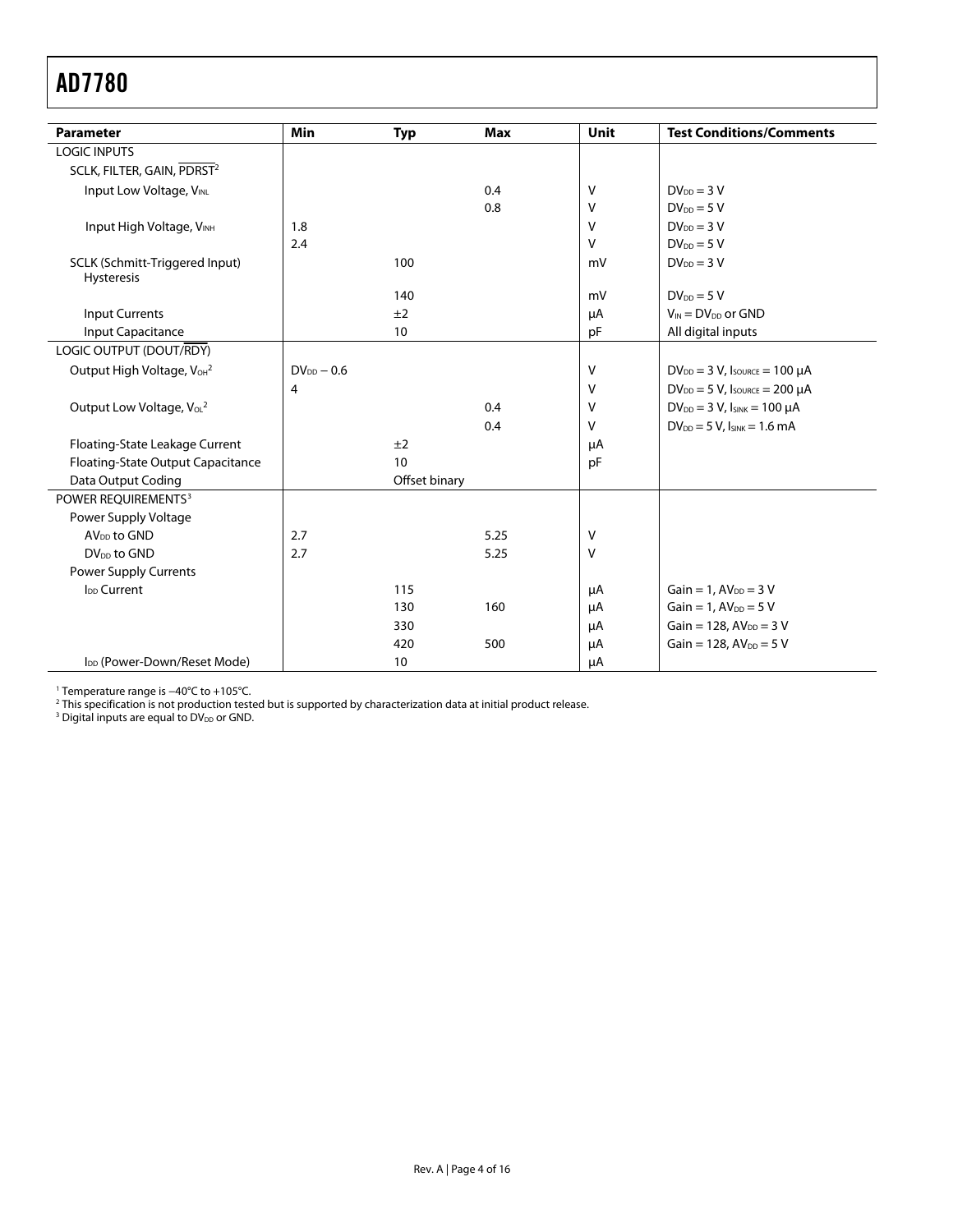#### <span id="page-4-0"></span>**TIMING CHARACTERISTICS**

 $AV_{DD} = 2.7 V$  to 5.25 V,  $DV_{DD} = 2.7 V$  to 5.25 V,  $GND = 0 V$ , Input Logic 0 = 0 V, Input Logic 1 =  $DV_{DD}$ , unless otherwise noted.

| Table 3.               |                                              |             |                                                   |  |
|------------------------|----------------------------------------------|-------------|---------------------------------------------------|--|
| Parameter <sup>1</sup> | Limit at T <sub>MIN</sub> , T <sub>MAX</sub> | <b>Unit</b> | <b>Test Conditions/Comments</b>                   |  |
| Read <sup>2</sup>      |                                              |             |                                                   |  |
| $t_1$                  | 100                                          | ns min      | SCLK high pulse width                             |  |
| t <sub>2</sub>         | 100                                          | ns min      | SCLK low pulse width                              |  |
| $t_3$ <sup>3</sup>     | 0                                            | ns min      | SCLK active edge to data valid delay <sup>4</sup> |  |
|                        | 60                                           | ns max      | $DV_{DD} = 4.75 V$ to 5.25 V                      |  |
|                        | 80                                           | ns max      | $DV_{DD} = 2.7 V$ to 3.6 V                        |  |
| t4                     | 10                                           | ns min      | SCLK inactive edge to DOUT/RDY high               |  |
|                        | 130                                          | ns max      |                                                   |  |
| Reset                  |                                              |             |                                                   |  |
| t <sub>5</sub>         | 100                                          | ns min      | PDRST low pulse width                             |  |
| $t_6{}^5$              |                                              |             | FILTER/GAIN change to data valid delay            |  |
|                        | 120                                          | ms typ      | Update rate $= 16.7$ Hz                           |  |
|                        | 300                                          | ms typ      | Update rate $= 10$ Hz                             |  |

<sup>1</sup> Sample tested during initial release to ensure compliance. All input signals are specified with t<sub>R</sub> = t<sub>F</sub> = 5 ns (10% to 90% of DV<sub>DD</sub>) and timed from a voltage level of 1.6 V.<br><sup>2</sup> See Figure 3 <sup>2</sup> See Figure 3.

<sup>3</sup> The values of t<sub>3</sub> are measured using the load circuit of Figure 2 and are defined as the time required for the output to cross the V<sub>OL</sub> or V<sub>OH</sub> limits.<br><sup>4</sup> SCLK active edge is falling edge of SCLK

<sup>4</sup> SCLK active edge is falling edge of SCLK.

 $^5$  The PDRST high to data valid delay is typically 1 ms longer than t $_6$  because the internal oscillator requires time to power up and settle.

#### **Circuit and Timing Diagrams**



Figure 2. Load Circuit for Timing Characterization

<span id="page-4-2"></span><span id="page-4-1"></span>



Figure 4. Resetting the AD7780



Figure 5. Changing Gain or Filter Option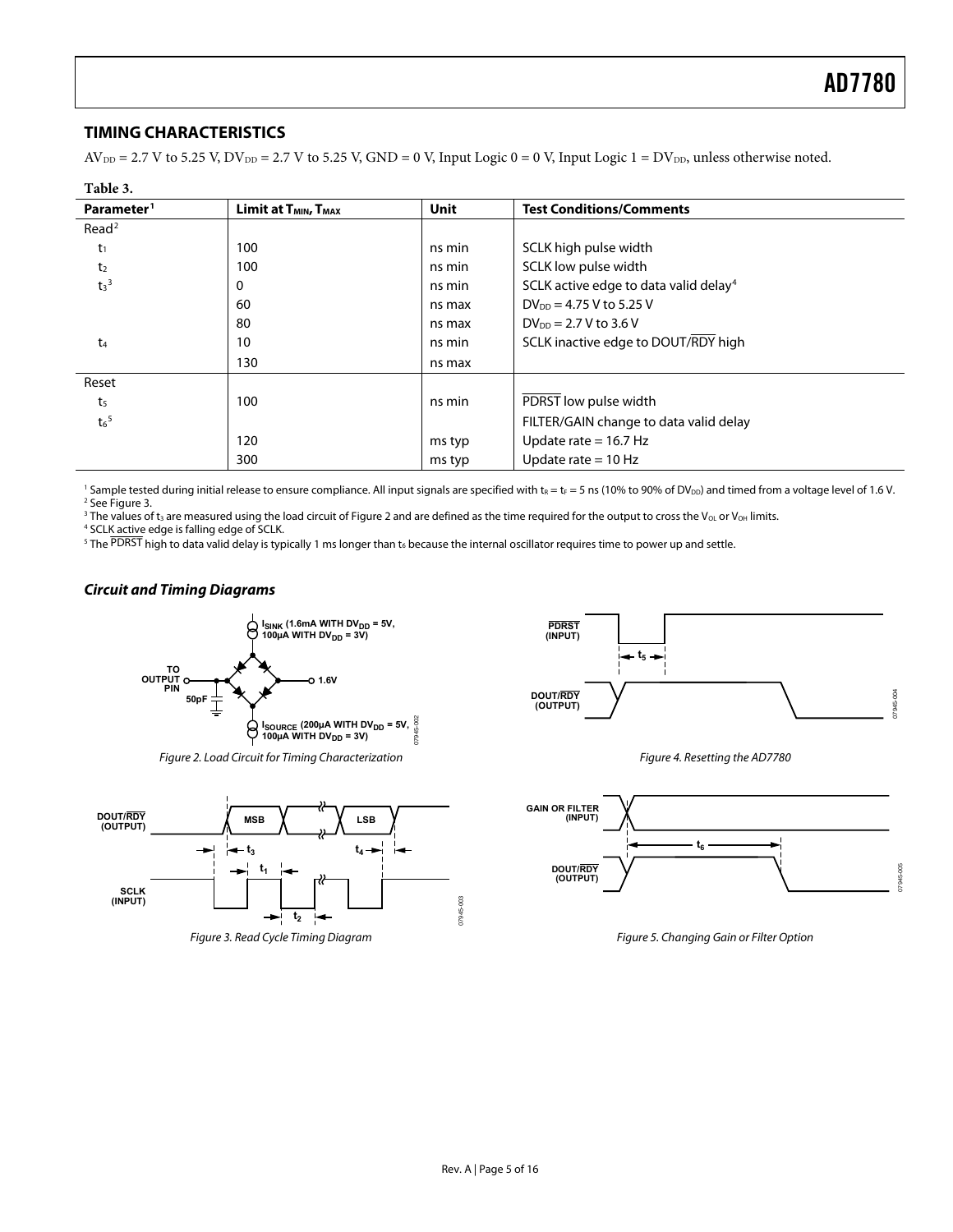### <span id="page-5-0"></span>ABSOLUTE MAXIMUM RATINGS

 $T_A = 25$ °C, unless otherwise noted.

#### **Table 4.**

| <b>Parameter</b>                    | Rating                               |
|-------------------------------------|--------------------------------------|
| AV <sub>DD</sub> to GND             | $-0.3$ V to $+7$ V                   |
| DV <sub>DD</sub> to GND             | $-0.3$ V to $+7$ V                   |
| Analog Input Voltage to GND         | $-0.3$ V to AV <sub>pp</sub> + 0.3 V |
| Reference Input Voltage to GND      | $-0.3$ V to AV <sub>pp</sub> + 0.3 V |
| Digital Input Voltage to GND        | $-0.3$ V to DV <sub>DD</sub> + 0.3 V |
| Digital Output Voltage to GND       | $-0.3$ V to DV <sub>pp</sub> + 0.3 V |
| <b>AIN/Digital Input Current</b>    | 10 <sub>m</sub> A                    |
| Operating Temperature Range         | $-40^{\circ}$ C to $+105^{\circ}$ C  |
| Storage Temperature Range           | $-65^{\circ}$ C to $+150^{\circ}$ C  |
| <b>Maximum Junction Temperature</b> | $150^{\circ}$ C                      |
| Lead Temperature, Soldering Reflow  | $260^{\circ}$ C                      |

Stresses above those listed under Absolute Maximum Ratings may cause permanent damage to the device. This is a stress rating only; functional operation of the device at these or any other conditions above those indicated in the operational section of this specification is not implied. Exposure to absolute maximum rating conditions for extended periods may affect device reliability.

#### **THERMAL RESISTANCE**

 $\theta_{JA}$  is specified for the worst-case conditions, that is, a device soldered in a circuit board for surface-mount packages.

#### **Table 5.**

| Package Type  | $\theta_{JA}$ | $θ$ ις | Unit |
|---------------|---------------|--------|------|
| 14-Lead SOIC  | 104.5         | 42.9   | °C/W |
| 16-Lead TSSOP | 150.4         | 27.6   | °C/W |

#### **ESD CAUTION**



ESD (electrostatic discharge) sensitive device. Charged devices and circuit boards can discharge<br>without detection. Although this product features patented or proprietary protection circuitry, damage may occur on devices subjected to high energy ESD. Therefore, proper ESD precautions should be taken to avoid performance degradation or loss of functionality.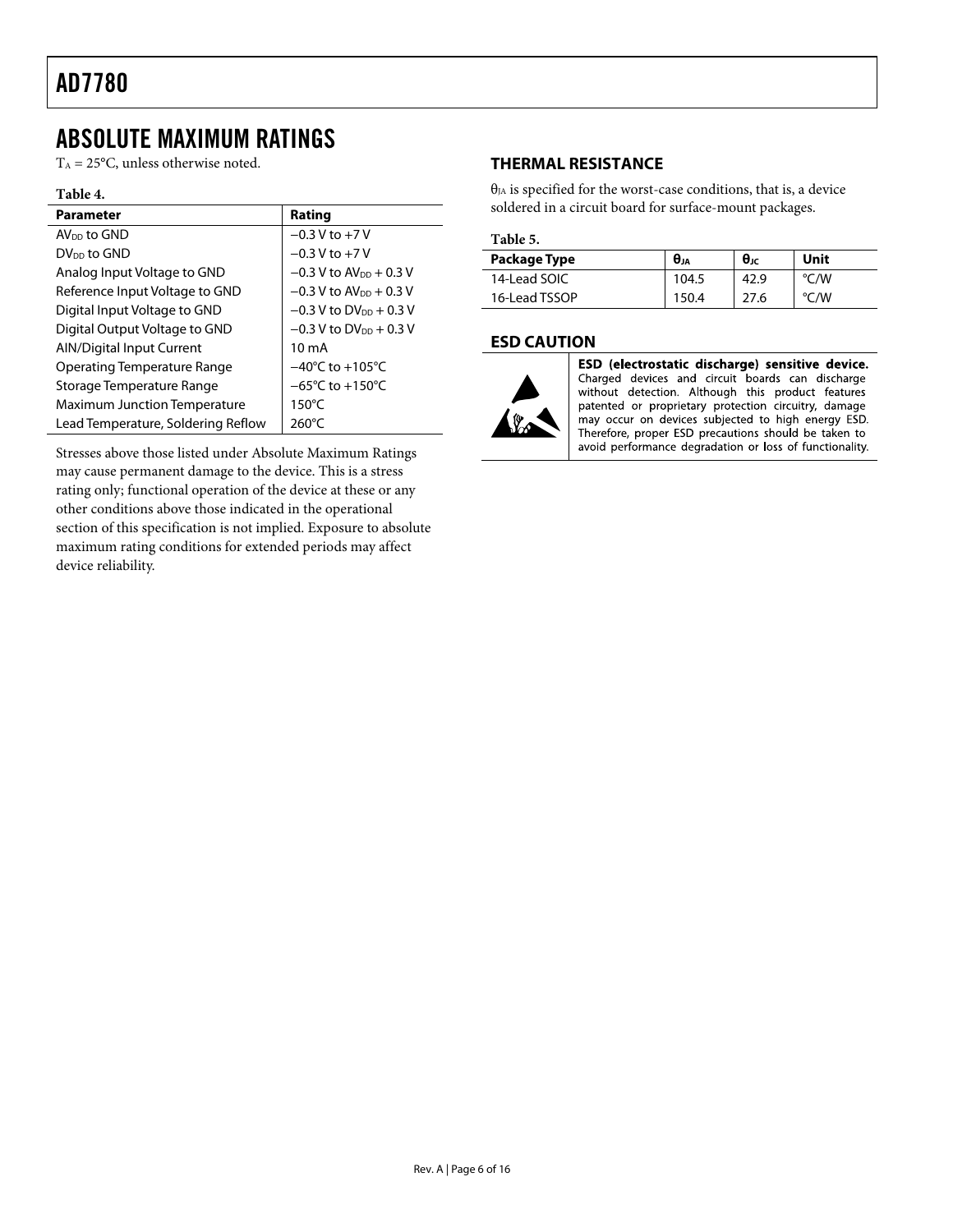### <span id="page-6-0"></span>PIN CONFIGURATIONS AND FUNCTION DESCRIPTIONS



Figure 6. SOIC Pin Configuration **Figure 7. TSSOP Pin Configuration** 



#### **Table 6. Pin Function Descriptions**

|                | Pin No.        |                        |                                                                                                                                                                                                                                                                                                                                                                                                                                                                                                                                                                                                                                                                                                                            |
|----------------|----------------|------------------------|----------------------------------------------------------------------------------------------------------------------------------------------------------------------------------------------------------------------------------------------------------------------------------------------------------------------------------------------------------------------------------------------------------------------------------------------------------------------------------------------------------------------------------------------------------------------------------------------------------------------------------------------------------------------------------------------------------------------------|
| <b>SOIC</b>    | <b>TSSOP</b>   | <b>Mnemonic</b>        | <b>Description</b>                                                                                                                                                                                                                                                                                                                                                                                                                                                                                                                                                                                                                                                                                                         |
| $\mathbf{1}$   | $\overline{2}$ | <b>SCLK</b>            | Serial Clock Input. This serial clock input is for data transfers from the ADC. The SCLK pin has a Schmitt-<br>triggered input. The serial clock can be active only when transferring data from the AD7780. The data<br>from the AD7780 can be read as a continuous 32-bit word. Alternatively, SCLK can be noncontinuous<br>during the data transfer, with the information being transmitted from the ADC in smaller data batches.                                                                                                                                                                                                                                                                                        |
| $\overline{2}$ | 3              | DOUT/RDY               | Serial Data Output/Data Ready Output. DOUT/RDY serves a dual purpose: as a data ready pin, going low to<br>indicate the completion of a conversion, and as a serial data output pin to access the data register of the<br>ADC. Eight status bits accompany each data read (see Figure 22). The DOUT/RDY falling edge can be used<br>as an interrupt to a processor, indicating that new data is available. If the data is not read after the conver-<br>sion, the pin goes high before the next update occurs. The serial interface is reset each time that a conversion is<br>available. Therefore, the user must ensure that any conversions being transmitted are completed before<br>the next conversion is available. |
| 3              | 1, 4, 16       | <b>NC</b>              | No Connect. This pin can be left floating.                                                                                                                                                                                                                                                                                                                                                                                                                                                                                                                                                                                                                                                                                 |
| 4              | 5              | <b>GAIN</b>            | Gain Select Pin. When GAIN is low, the gain is set to 128. When GAIN is high, the gain is set to 1.                                                                                                                                                                                                                                                                                                                                                                                                                                                                                                                                                                                                                        |
| 5              | 6              | $AlN(+)$               | Analog Input. AIN(+) is the positive terminal of the differential analog input pair, AIN(+)/AIN(-).                                                                                                                                                                                                                                                                                                                                                                                                                                                                                                                                                                                                                        |
| 6              | 7              | $AIN(-)$               | Analog Input. AIN(-) is the negative terminal of the differential analog input pair, AIN(+)/AIN(-).                                                                                                                                                                                                                                                                                                                                                                                                                                                                                                                                                                                                                        |
| $\overline{7}$ | 8              | $REFIN(+)$             | Positive Reference Input. An external reference can be applied between REFIN(+) and REFIN(-). The nomi-<br>nal reference voltage (REFIN(+) - REFIN(-)) is 5 V, but the part can function with a reference of 0.5 V to AV <sub>DD</sub> .                                                                                                                                                                                                                                                                                                                                                                                                                                                                                   |
| 8              | 9              | $REFIN(-)$             | Negative Reference Input.                                                                                                                                                                                                                                                                                                                                                                                                                                                                                                                                                                                                                                                                                                  |
| 9              | 10             | <b>BPDSW</b>           | Bridge Power-Down Switch to GND. When PDRST is high, the bridge power-down switch is closed. When<br>PDRST is low, the switch is opened.                                                                                                                                                                                                                                                                                                                                                                                                                                                                                                                                                                                   |
| 10             | 11             | <b>GND</b>             | Ground Reference Point.                                                                                                                                                                                                                                                                                                                                                                                                                                                                                                                                                                                                                                                                                                    |
| 11             | 12             | <b>AV<sub>DD</sub></b> | Supply Voltage, 2.7 V to 5.25 V.                                                                                                                                                                                                                                                                                                                                                                                                                                                                                                                                                                                                                                                                                           |
| 12             | 13             | <b>DV<sub>DD</sub></b> | Digital Interface Supply Voltage. The logic levels for the serial interface pins and the digital control pins<br>are related to this supply, which is between 2.7 V and 5.25 V. The DV <sub>DD</sub> voltage is independent of the<br>voltage on $AV_{DD}$ ; therefore, $AV_{DD}$ can equal 5 V with $DV_{DD}$ at 3 V or vice versa.                                                                                                                                                                                                                                                                                                                                                                                       |
| 13             | 14             | <b>PDRST</b>           | Power-Down/Reset. When this pin is low, the ADC is placed in power-down mode, and the low-side power<br>switch is opened. All the logic on the chip is reset, and the DOUT/RDY pin is tristated. When PDRST is high,<br>the ADC is taken out of power-down mode. The on-chip clock powers up and settles, and the ADC<br>continuously converts. In addition, the low-side power switch is closed. The internal clock requires<br>approximately 1 ms to power up.                                                                                                                                                                                                                                                           |
| 14             | 15             | <b>FILTER</b>          | Filter Select. When FILTER is low, the fast settling filter is selected. The update rate is set to 16.7 Hz, which<br>gives a filter settling time of 120 ms. When FILTER is high, the high rejection filter is selected. The update<br>rate is set to 10 Hz, which gives a filter settling time of 300 ms. With this filter, the stop-band (higher than<br>$f_{ADC}$ ) attenuation is better than $-45$ dB.                                                                                                                                                                                                                                                                                                                |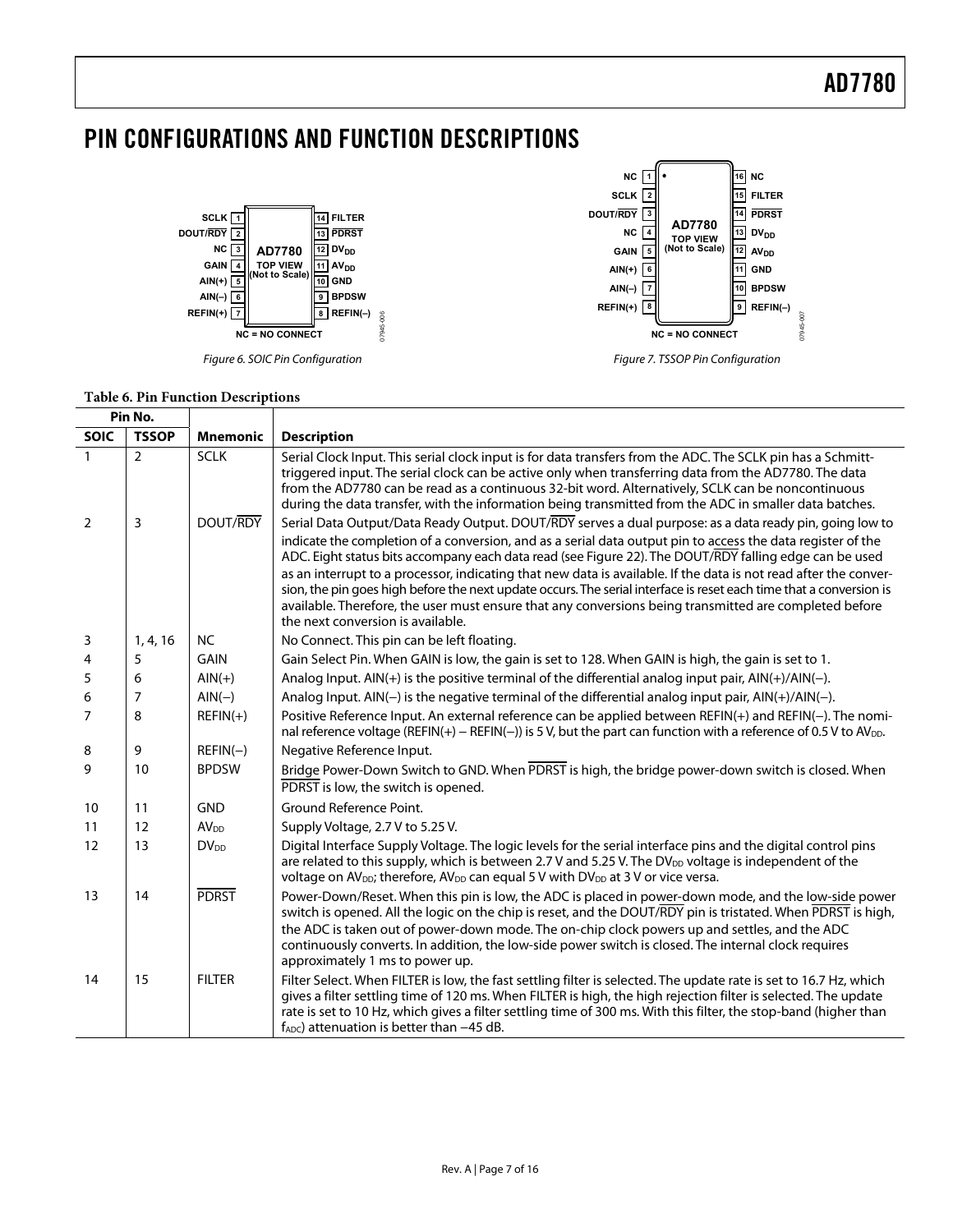### <span id="page-7-0"></span>TYPICAL PERFORMANCE CHARACTERISTICS



Figure 8. Noise (VREF =  $AV_{DD}$ , Update Rate = 16.7 Hz, Gain = 128)







Figure 10. Noise ( $V_{REF} = AV_{DD}$ , Update Rate = 10 Hz, Gain = 128)



Figure 11. Noise Distribution Histogram  $(V_{REF} = AV_{DD}$ , Update Rate = 10 Hz, Gain = 128)







 $(V_{REF} = AV_{DD}$ , Update Rate = 16.7 Hz, Gain = 1)

07945-013

7945-013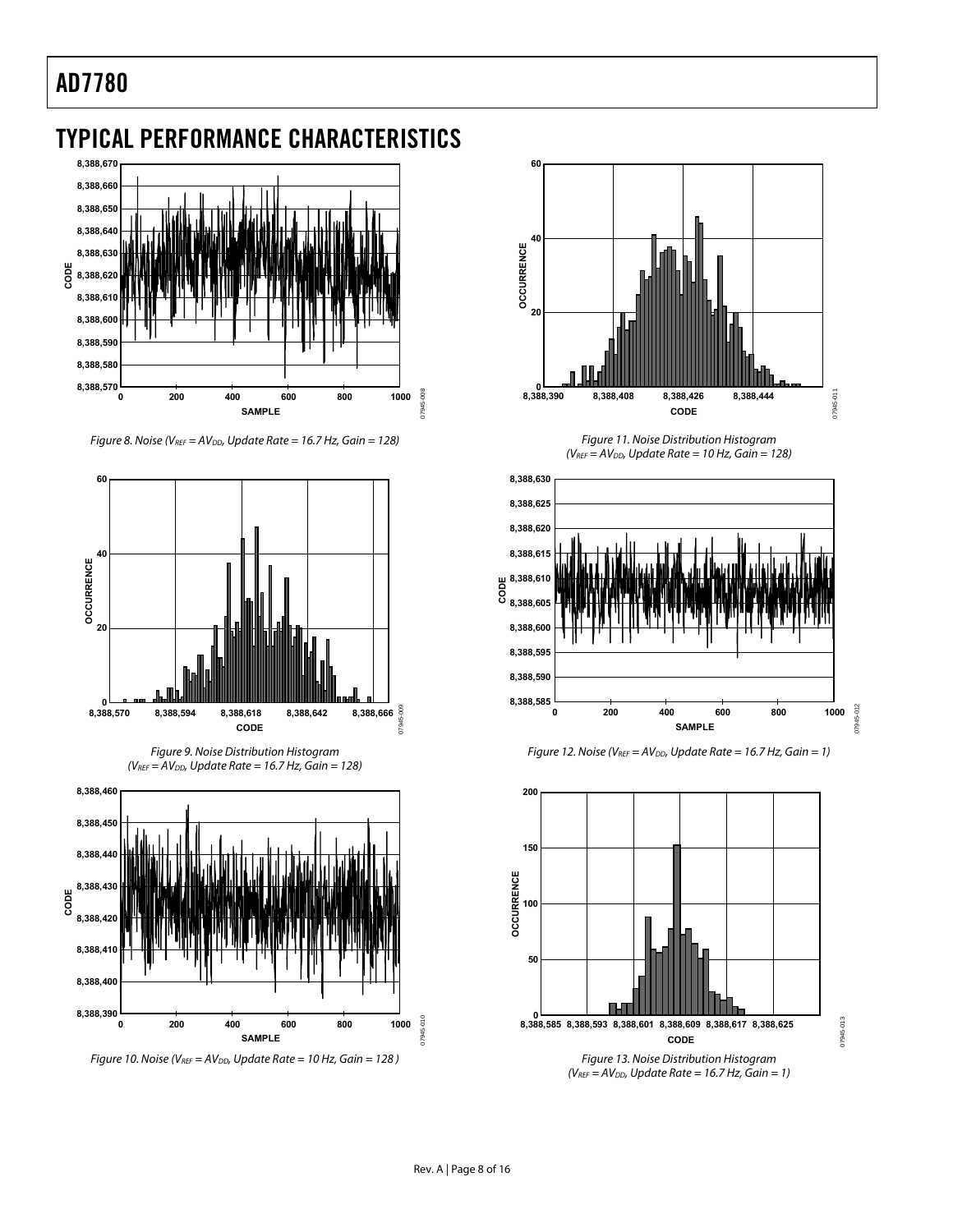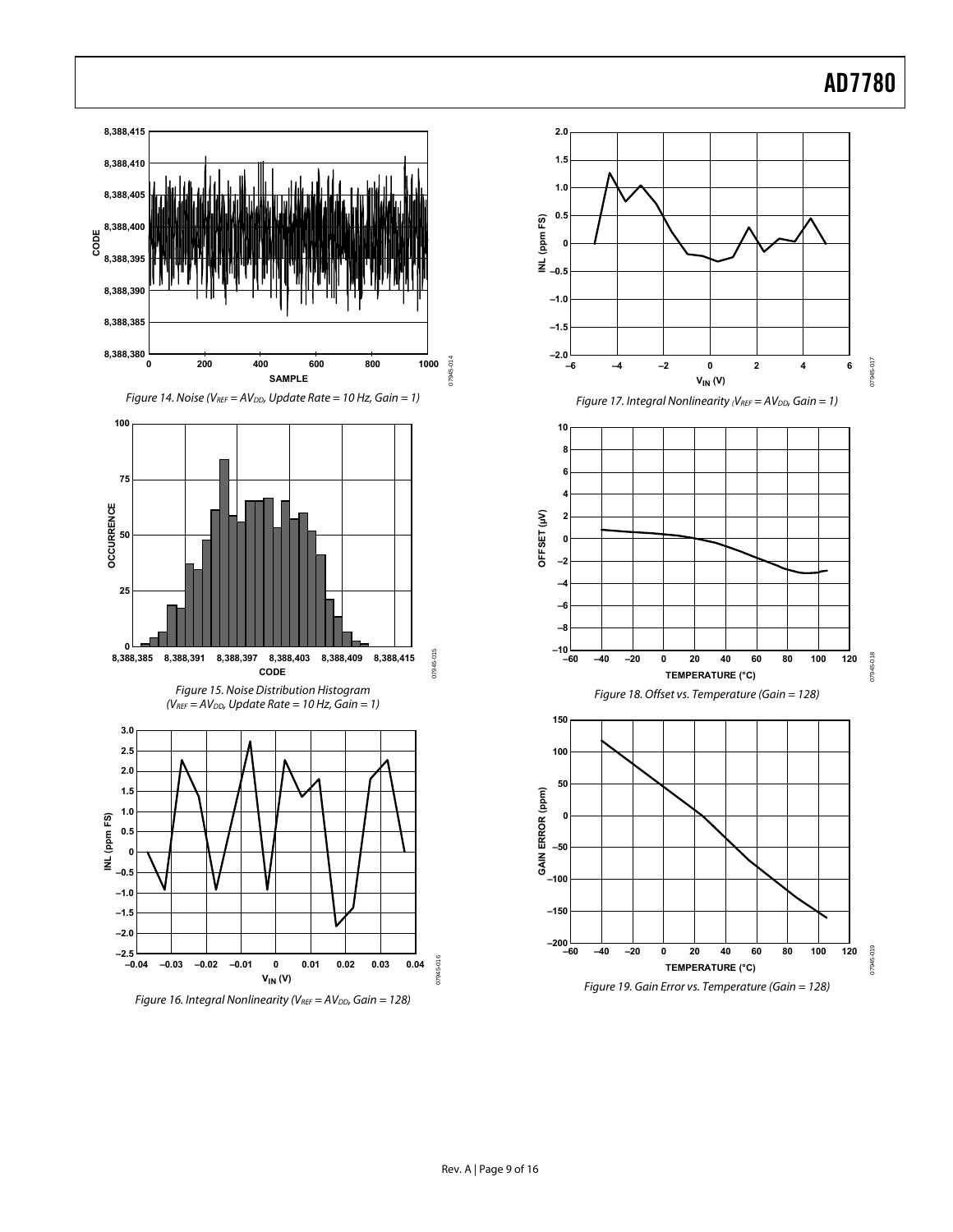### <span id="page-9-0"></span>OUTPUT NOISE AND RESOLUTION

[Table 7](#page-9-1) and [Table 8](#page-9-2) show the rms noise of the AD7780 for the two output data rates and gain settings when 3 V and 5 V references are used. These numbers are typical and are generated using a differential input voltage of 0 V. The corresponding peak-to-peak (p-p) resolution is also listed. The p-p resolution represents the resolution for which there is no code flicker.

#### Table 7. RMS Noise and Peak-to-Peak Resolution when  $AV_{DD} = 3 V$  and  $V_{REF} = 3 V$

<span id="page-9-1"></span>

| <b>Parameter</b>   |       | $Gain = 128$ |             | Gain $=$ $\dot{\phantom{a}}$ |  |
|--------------------|-------|--------------|-------------|------------------------------|--|
| <b>Update Rate</b> | 10 Hz | 16.7 Hz      | 10 Hz       | 16.7 Hz                      |  |
| <b>RMS Noise</b>   | 44 nV | 65 nV        | $2.4 \mu V$ | $2.7 \mu V$                  |  |
| P-P Resolution     | 17.6  | 17.1         | 18.8        | 18.7                         |  |

#### Table 8. RMS Noise and Peak-to-Peak Resolution when  $AV_{DD} = 5 V$  and  $V_{REF} = 5 V$

<span id="page-9-2"></span>

| <b>Parameter</b> |       | $Gain = 128$ |           | $Gain =$    |
|------------------|-------|--------------|-----------|-------------|
| Update Rate      | 10 Hz | 16.7 Hz      | 10 Hz     | 16.7 Hz     |
| <b>RMS Noise</b> | 49 nV | 69 nV        | $3 \mu V$ | $2.7 \mu V$ |
| P-P Resolution   | 18.2  | 177<br>11.1  | 19.3      | 19.4        |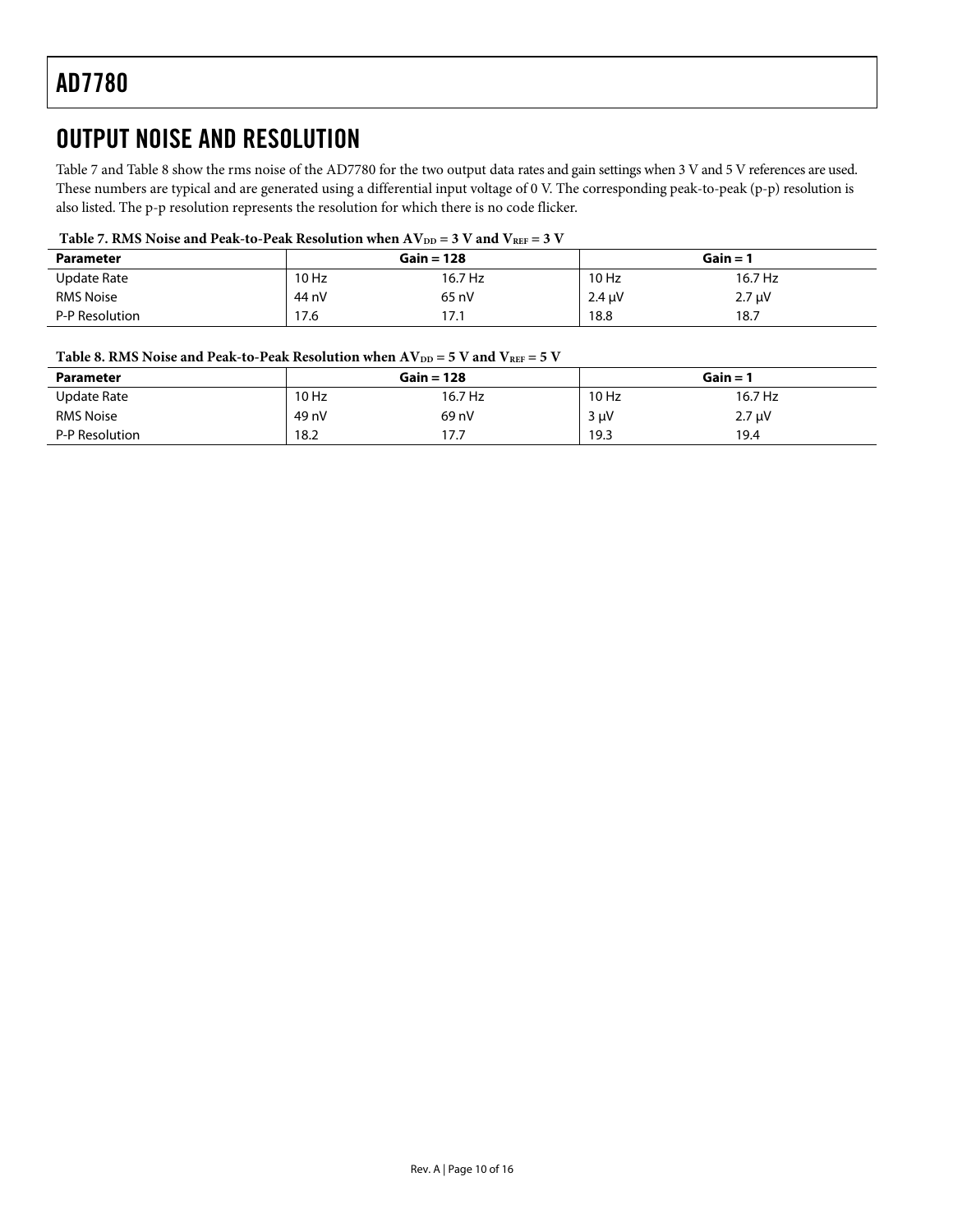### <span id="page-10-0"></span>THEORY OF OPERATION

The AD7780 is a low power ADC that incorporates a precision 24-bit, Σ-Δ modulator; a PGA; and an on-chip digital filter intended for measuring wide dynamic range, low frequency signals. The part provides a complete front-end solution for bridge sensor applications such as weigh scales and pressure sensors.

The device has an internal clock and one buffered differential input. It offers a choice of two update rates (10 Hz or 16.7 Hz) and two gain settings (1 or 128). These functions are controlled using dedicated pins, which makes the interface easy to configure. A 2-wire interface simplifies data retrieval from the AD7780.

#### **FILTER, DATA RATE, AND SETTLING TIME**

<span id="page-10-1"></span>The AD7780 has two filter options. When the FILTER pin is low, the 16.7 Hz filter is selected; when the FILTER pin is high, the 10 Hz filter is selected. When the polarity of FILTER is changed, the AD7780 modulator and filter are reset immediately. DOUT/ RDY is set high, and the ADC then begins conversions using the selected filter response. The first conversion requires the complete settling time of the filter. Subsequent conversions occur at the selected update rate. The settling time of the 10 Hz filter is 300 ms (three conversion cycles), and the settling time of the 16.7 Hz filter is 120 ms (two conversion cycles).

When a step change occurs on the analog input, the AD7780 requires several conversion cycles to generate a valid conversion. If the step change occurs synchronous to the conversion period, the settling time of the AD7780 must be allowed to generate a valid

<span id="page-10-2"></span>conversion. If the step change occurs asynchronous to the end of a conversion, an extra conversion must be allowed to generate a valid conversion. The data register is updated with all the conversions, but, for an accurate result, the user must allow for the required time.

[Figure 20](#page-10-1) and [Figure 21](#page-10-2) show the filter response for each filter. The 10 Hz filter provides greater than −45 dB of rejection in the stop band. The only external filtering required on the analog inputs is a simple R-C filter to provide rejection at multiples of the master clock. A 1 kΩ resistor in series with each analog input, a 0.01  $\mu$ F capacitor from each input to GND, and a 0.1 μF capacitor from  $AIN(+)$  to  $AIN(-)$  are recommended.

When the filter is changed, DOUT/RDY goes high and remains high until the appropriate settling time for that filter elapses (seeFigure 5). Therefore, the user should complete any read operations before changing the filter. Otherwise, 1s are read back from the AD7780 because the DOUT/ RDY pin is set high following the filter change.



Figure 20. Filter Profile with Update Rate = 16.7 Hz (FILTER = 0)

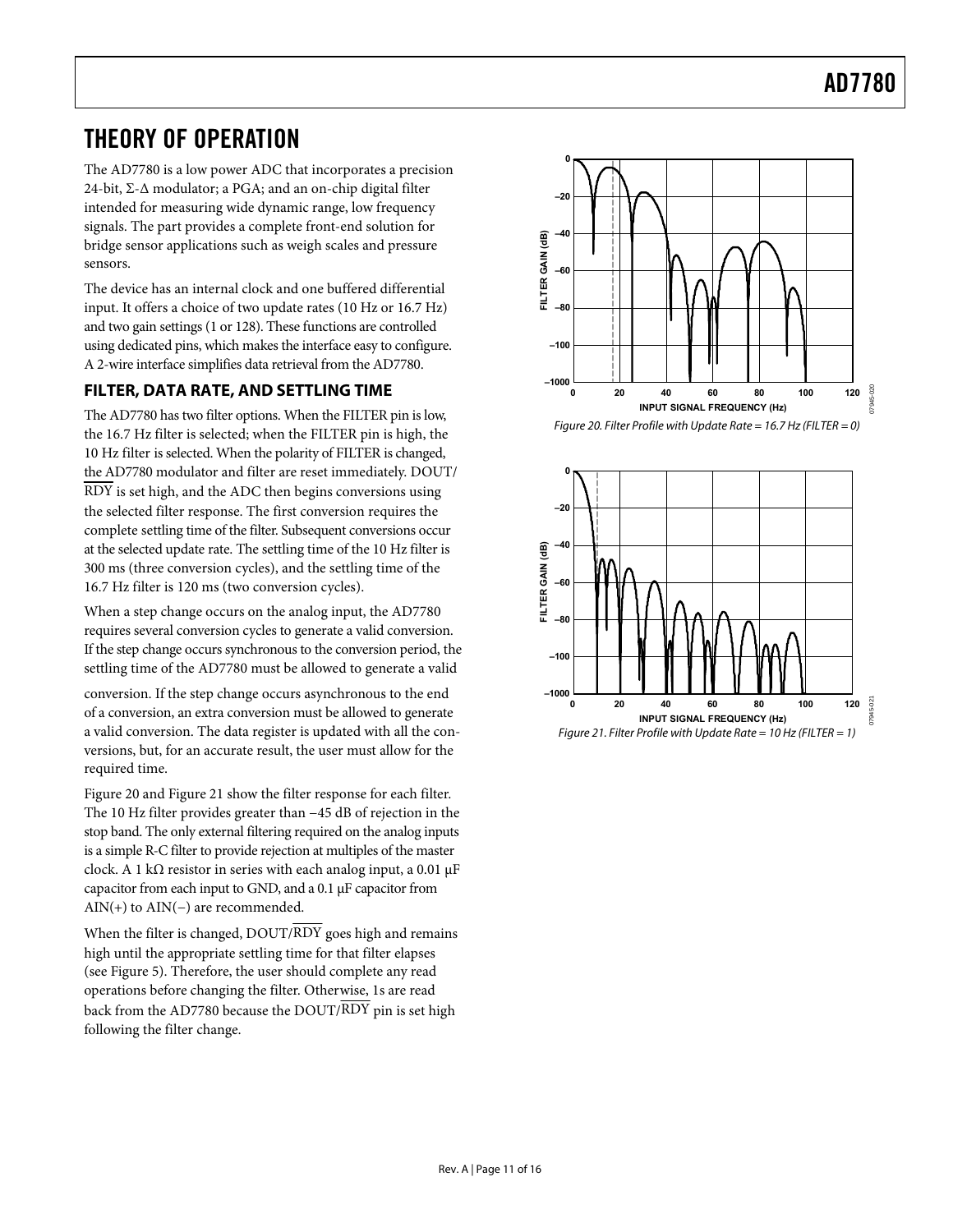#### <span id="page-11-1"></span><span id="page-11-0"></span>**[GAIN](#page-0-0)**

The AD7780 has two gain options:  $gain = 1$  and  $gain = 128$ . When the GAIN pin is low, the gain is set to 128; when the GAIN pin is high, the gain is set to 1. The acceptable analog input range is  $\pm V_{REF}/g$ ain. Thus, with  $V_{REF} = 5$  V, the input range is  $\pm$ 5 V when the GAIN pin is high and  $\pm$ 39 mV when the GAIN pin is low.

When the polarity of the GAIN pin is changed, the AD7780 modulator and filter are reset immediately. DOUT/RDY is set high, and the ADC then begins conversions. DOUT/RDY remains high until the appropriate settling time for the filter elapses (see Figure 5[\)](#page-4-1). Therefore, the user should complete any read operations before changing the gain. Otherwise, 1s are read back from the AD7780 because the DOUT/ RDY pin is set high following the gain change. The total settling time of the selected filter is required to generate the first conversion after the gain change; subsequent conversions occur at the selected update rate.

#### **POWER-DOWN/RESET (PDRST)**

The PDRST pin functions as a power-down pin and a reset pin. When PDRST is taken low, the AD7780 is powered down. The entire ADC is powered down (including the on-chip clock), the low-side power switch is opened, and the DOUT/RDY pin is tristated. The circuitry and serial interface are also reset, which resets the logic, the digital filter, and the analog modulator. PDRST must be held low for 100 ns minimum to initiate the reset function (see [Figure 4\)](#page-4-2) .

When PDRST is taken high, the AD7780 is taken out of powerdown mode. When the on-chip clock has powered up (1 ms, typically), the modulator begins sampling the analog input. The low-side power switch is closed, and the DOUT/RDY pin becomes active.

A reset is automatically performed on power-up.

#### **ANALOG INPUT CHANNEL**

The AD7780 has one differential analog input channel. The input channel feeds into a high impedance input stage of the amplifier. Therefore, the input can tolerate significant source impedances and is tailored for direct connection to external resistive-type sensors such as strain gages.

The absolute input voltage range is restricted to a range between  $GND + 300$  mV and  $AV_{DD} - 1.1$  V. Care must be taken in setting up the common-mode voltage to avoid exceeding these limits. Otherwise, there is degradation in linearity and noise performance.

The low noise in-amp means that signals of small amplitude can be amplified within the AD7780, while maintaining excellent noise performance. The amplifier can be configured to have a gain of 128 or 1, using the GAIN pin. The analog input range is equal to  $\pm V_{REF}/$ gain. The common-mode voltage (AIN(+) + AIN(−))/2 must be  $\geq 0.5$  V.

#### **BIPOLAR CONFIGURATION**

The AD7780 accepts a bipolar input range. A bipolar input range does not imply that the part can tolerate negative voltages with respect to system GND. Signals on the AIN(+) input are referenced to the voltage on the AIN(−) input. For example, if AIN(−) is 2.5 V, the analog input range on the AIN(+) input is 2.46 V to 2.54 V for a gain of 128.

#### **DATA OUTPUT CODING**

The AD7780 uses offset binary coding. Thus, a negative fullscale voltage results in a code of 000...000, a zero differential input voltage results in a code of 100...000, and a positive fullscale input voltage results in a code of 111...111.

The output code for any analog input voltage can be represented as

 $Code = 2^{N-1} \times [(AIN \times Gain / V_{REF}) + 1]$ 

where:

*AIN* is the analog input voltage. *Gain* is 1 or 128.  $N = 24$ .

#### **REFERENCE**

The AD7780 has a fully differential input capability for the channel. The common-mode range for these differential inputs is GND to AV<sub>DD</sub>. The reference input is unbuffered; therefore, excessive R-C source impedances introduce gain errors. The reference voltage of REFIN (REFIN(+) – REFIN(−)) is  $AV<sub>DD</sub>$  nominal, but the AD7780 is functional with reference voltages of  $0.5$  V to  $AV<sub>DD</sub>$ . In applications where the excitation (voltage or current) for the transducer on the analog input also drives the reference voltage for the part, the effect of the low frequency noise in the excitation source is removed because the application is ratiometric. If the AD7780 is used in a nonratiometric application, a low noise reference should be used.

Recommended 2.5 V reference voltage sources for the AD7780 include the [ADR381](http://www.analog.com/ADR381) and [ADR391,](http://www.analog.com/ADR391) which are low noise, low power references. These references have low output impedances and are, therefore, tolerant to decoupling capacitors on  $REFIN(+)$ without introducing gain errors in the system. Deriving the reference input voltage across an external resistor means that the reference input sees a significant external source impedance. External decoupling on the REFIN pins is not recommended in this type of circuit configuration.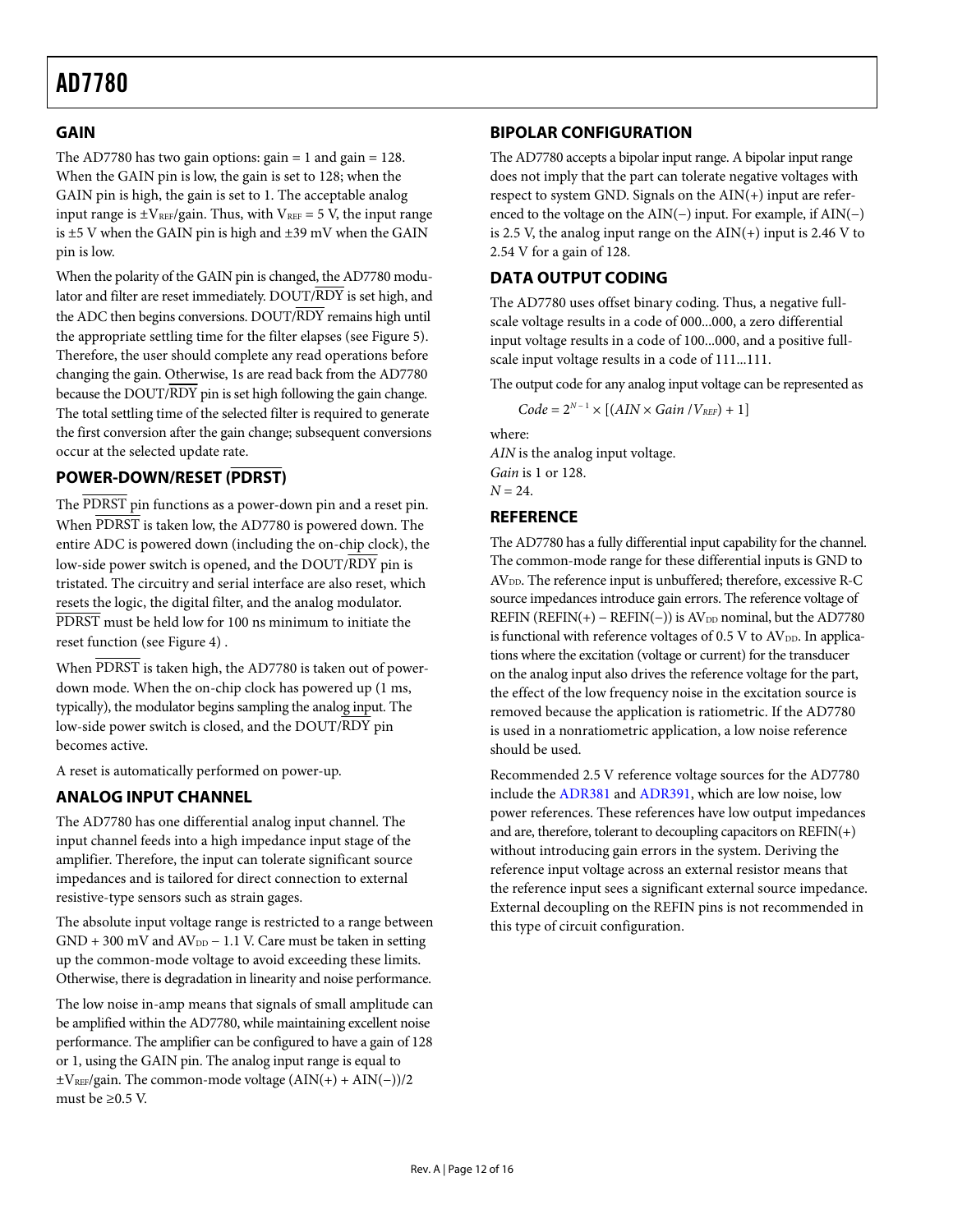#### <span id="page-12-0"></span>**BRIDGE POWER-DOWN SWITCH**

The bridge power-down switch (BPDSW) is useful in batterypowered applications where the optimization of system power consumption is essential. A 350  $\Omega$  load cell typically consumes 15 mA when excited with a 5 V power supply. To minimize the current consumption, the load cell is disconnected when it is not being used. The bridge power-down switch can be included in series with the load cell. When PDRST is high, the bridge powerdown switch is closed, and the load cell measures the strain. When PDRST is low, the bridge power-down switch is opened so no current flows through the load cell. Therefore, the current consumption of the system is minimized. The bridge powerdown switch has an on resistance of 9  $\Omega$  maximum. The switch is capable of withstanding 30 mA of continuous current.

#### **DIGITAL INTERFACE**

The serial interface of the AD7780 consists of two signals: SCLK and DOUT/RDY. SCLK is the serial clock input for the device, and data transfers occur with respect to the SCLK signal. The DOUT/RDY pin is dual purpose: it functions as a data ready pin and as a data output pin.  $DOUT/RDY$  goes low when a new data-word is available in the output register. A 32-bit word is placed on the DOUT/RDY pin when sufficient SCLK pulses are applied. This word consists of a 24-bit conversion result and eight statusbits. Figure 22 shows the status bits, and Table 9 describes the status bits and their functions.

|                        | $\overline{RDY}$ FILTER ERR ID1 ID0 GAIN PAT1 PAT0 $\frac{1}{3}$ |  |  |  |  |  |  |  |  |
|------------------------|------------------------------------------------------------------|--|--|--|--|--|--|--|--|
| Figure 22. Status Bits |                                                                  |  |  |  |  |  |  |  |  |

DOUT/RDY is reset high when the conversion has been read. If the conversion is not read, DOUT/RDY goes high prior to the data register update to indicate when not to read from the device. This ensures that a read operation is not attempted while the register is being updated. Each conversion can be read only once. The data register is updated for every conversion. When a conversion is complete, the serial interface is reset, and the new conversion is placed in the data register. Therefore, the user must ensure that the complete word is read before the next conversion is complete.

When PDRST is low, the DOUT/RDY pin is tristated. When PDRST is taken high, the internal clock requires approximately 1 ms to power up. Following power-up, the ADC continuously converts. The first conversion requires the total settling time (see [Figure 4](#page-4-2)). DOUT/RDY goes high when PDRST is taken high and returns low only when a conversion is available. The ADC then converts continuously, and subsequent conversions are avail-able atthe selected update rate. Figure 3 shows the timing for a read operation from the AD7780.

When the filter response is changed (using FILTER) or the gain is changed (using GAIN), the modulator and filter are reset immediately (see [Figure 5](#page-4-1)). DOUT/RDY is set high. The ADC then begins conversions using the selected filter response/gain setting. DOUT/RDY remains high until the appropriate settling time for that filter has elapsed. Therefore, the user should complete any read operations before changing the gain or update rate. Otherwise, 1s are read back from the AD7780 because the DOUT/RDY pin is set high following the gain/filter change.

<span id="page-12-2"></span><span id="page-12-1"></span>

| <b>Table 9. Status Bit Functions</b> |                                                                                                       |             |                                                                                    |  |  |  |  |
|--------------------------------------|-------------------------------------------------------------------------------------------------------|-------------|------------------------------------------------------------------------------------|--|--|--|--|
| <b>Bit Name</b>                      | <b>Description</b>                                                                                    |             |                                                                                    |  |  |  |  |
| <b>RDY</b>                           | Ready bit.                                                                                            |             |                                                                                    |  |  |  |  |
|                                      | 0: a conversion is available.                                                                         |             |                                                                                    |  |  |  |  |
| <b>FILTER</b>                        | Filter bit.                                                                                           |             |                                                                                    |  |  |  |  |
|                                      | 1:10 Hz filter is selected                                                                            |             |                                                                                    |  |  |  |  |
|                                      | 0: 16.7 Hz filter is selected.                                                                        |             |                                                                                    |  |  |  |  |
| <b>ERR</b>                           | Error bit.                                                                                            |             |                                                                                    |  |  |  |  |
|                                      | 1: an error occurred during conversion. (An error occurs when the analog input is outside the range.) |             |                                                                                    |  |  |  |  |
| ID1, ID0                             | ID bits.                                                                                              |             |                                                                                    |  |  |  |  |
|                                      | ID <sub>1</sub>                                                                                       | <b>IDO</b>  | <b>Function</b>                                                                    |  |  |  |  |
|                                      | $\Omega$                                                                                              |             | Indicates the ID number for the AD7780                                             |  |  |  |  |
| <b>GAIN</b>                          | Gain bit.                                                                                             |             |                                                                                    |  |  |  |  |
|                                      | 1: $gain = 1$ .                                                                                       |             |                                                                                    |  |  |  |  |
|                                      | 0: $gain = 128$ .                                                                                     |             |                                                                                    |  |  |  |  |
| PAT1, PAT0                           | Status pattern bits. When the user reads data from the AD7780, a pattern check can be performed.      |             |                                                                                    |  |  |  |  |
|                                      | PAT <sub>1</sub>                                                                                      | <b>PATO</b> | <b>Function</b>                                                                    |  |  |  |  |
|                                      | 0                                                                                                     |             | Indicates that the serial transfer from the ADC was performed correctly (default). |  |  |  |  |
|                                      | 0                                                                                                     | 0           | Indicates that the serial transfer from the ADC was not performed correctly.       |  |  |  |  |
| 0                                    |                                                                                                       |             | Indicates that the serial transfer from the ADC was not performed correctly.       |  |  |  |  |
|                                      |                                                                                                       |             | Indicates that the serial transfer from the ADC was not performed correctly.       |  |  |  |  |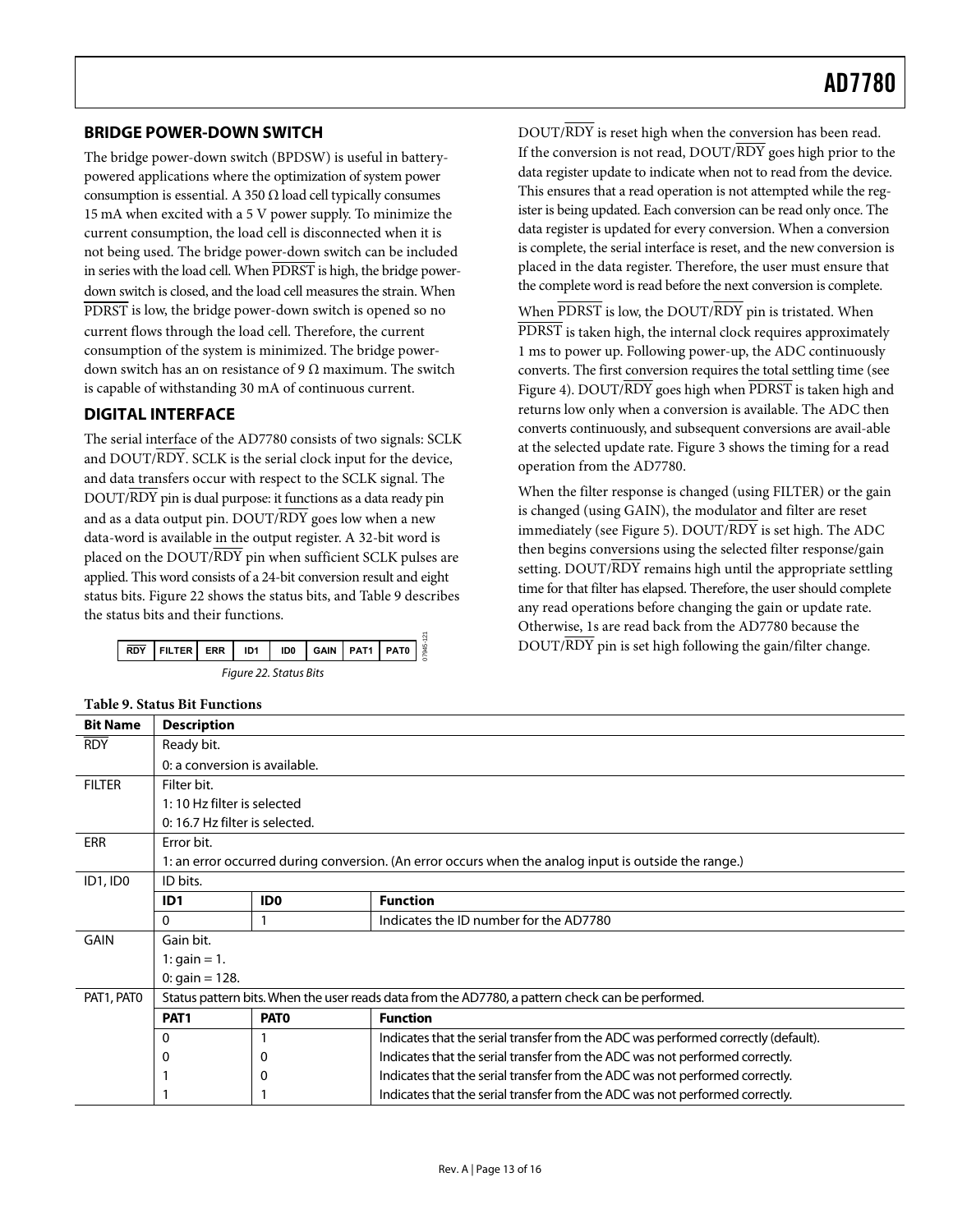### <span id="page-13-1"></span><span id="page-13-0"></span>APPLICATIONS INFORMATION

The AD7780 provides a low cost, high resolution analog-to-digital function. Because the analog-to-digital function is provided by a  $Σ$ - $Δ$  architecture, the parts are more immune to noisy environments, making them ideal for use in sensor measurement and industrial and process control applications.

#### **WEIGH SCALES**

[Figure 23](#page-13-2) shows the AD7780 being used in a weigh scale application. The load cell is arranged in a bridge network and gives a differential output voltage between its OUT+ and OUT− terminals. Assuming a 5 V excitation voltage, the full-scale output range from the transducer is 10 mV when the sensitivity is 2 mV/V. The excitation voltage for the bridge can be used to directly provide the reference for the ADC because the reference input range includes the supply voltage.

A second advantage of using the AD7780 in transducer-based applications is that the bridge power-down switch (BPDSW) can be fully utilized in low power applications. The bridge powerdown switch is connected in series with the low side of the bridge. In normal operation, the switch is closed and measurements can be taken. In applications where power is of concern, the AD7780 can be placed in power-down mode, significantly reducing the power consumed in the application. In addition, the bridge power-down switch is opened while in power-down mode, thus avoiding unnecessary power consumption by the front-end transducer. When the part is taken out of power-down mode and the bridge power-down switch is closed, the user should ensure that the front-end circuitry is fully settled before attempting a read from the AD7780.

The load cell has an offset or tare associated with it. This tare is the main component of the system offset (load cell + ADC) and is similar in magnitude to the full-scale signal from the load cell. For this reason, calibrating the offset and gain of the AD7780 alone is not sufficient for optimum accuracy; a system calibration that calibrates the offset and gain of the ADC, plus the load cell, is required. A microprocessor can be used to perform the calibrations. The offset (the conversion result from the AD7780 when

no load is applied to the load cell) and the full-scale error (the conversion result from the ADC when the maximum load is applied to the load cell) must be determined. Subsequent conversions from the AD7780 are then corrected, using the offset and gain coefficients that were calculated from these calibrations.

#### **PERFORMANCE IN A WEIGH SCALE SYSTEM**

If the load cell has a sensitivity of 2 mV/V and a 5 V excitation voltage is used, the full-scale signal from the load cell is 10 mV. When the AD7780 operates with a 10 Hz output data rate and the gain is set to 128, the device has a p-p resolution of 18.2 bits when the reference is equal to 5 V. Postprocessing the data from the AD7780 using a microprocessor increases the p-p resolution. For example, an average by 4 in the microprocessor increases the accuracy by 2 bits. The noise-free counts is equal to the following:

*Noise-Free Counts* = (2*Effective Bits*)(*FSLC*/*FSADC*)

where:

*Effective Bits* = 18.2 bits + 2 bits (due to post-processing in the microprocessor).

*FSLC* is the full-scale signal from the load cell (10 mV).  $FS_{ADC}$  is the full-scale input range when gain = 128 and  $V_{REF}$  = 5 V (78 mV).

The noise-free counts are equal to the following:

 $(2^{18.2+2})(10 \text{ mV}/78 \text{ mV}) = 154,422$ 

This example shows that with a 5 V supply, 154,422 noise-free counts can be achieved with the AD7780.

#### **EMI RECOMMENDATIONS**

For simplicity, the EMI filters are not included in [Figure 23.](#page-13-2) However, an R-C antialiasing filter should be included on each analog input. This filter is needed because the on-chip digital filter does not provide any rejection around the master clock or multiples of the master clock. Suitable values are a 1 k $\Omega$  resistor in series with each analog input, a 0.1  $\mu$ F capacitor from AIN(+) to AIN(−), and 0.01 μF capacitors from AIN(+)/AIN(−) to GND.

<span id="page-13-2"></span>

Figure 23. Weigh Scales Using the AD7780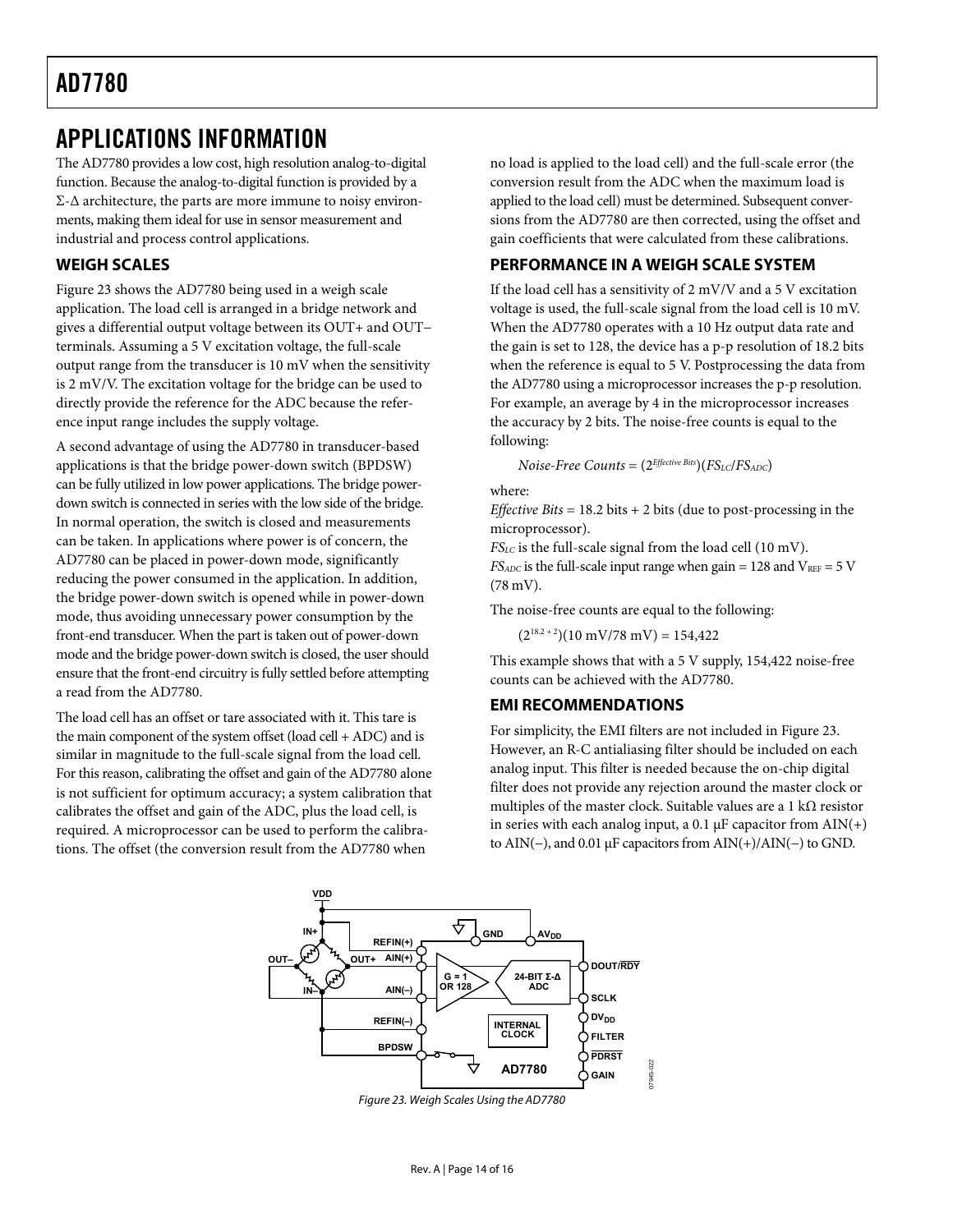#### <span id="page-14-0"></span>**GROUNDING AND LAYOUT**

Because the analog input and reference input of the ADC are differential, most of the voltages in the analog modulator are common-mode voltages. The excellent common-mode rejecttion of the part removes common-mode noise on these inputs. The digital filter provides rejection of broadband noise on the power supply, except at integer multiples of the modulator sampling frequency. The digital filter also removes noise from the analog and reference inputs, provided that these noise sources do not saturate the analog modulator. As a result, the AD7780 is more immune to noise interference than conventional high resolution converters. However, because the resolution of the AD7780 is so high, and the noise levels from the AD7780 are so low, care must be taken with regard to grounding and layout.

The printed circuit board that houses the AD7780 should be designed such that the analog and digital sections are separated and confined to certain areas of the board. A minimum etch technique is generally best for ground planes because it gives the best shielding.

It is recommended that the GND pin of the AD7780 be tied to the AGND plane of the system. In any layout, pay attention to the flow of currents in the system and ensure that the return paths for all currents are as close as possible to the paths that the currents took to reach their destinations. Avoid forcing digital currents to flow through the AGND sections of the layout.

The ground plane of the AD7780 should be allowed to run under the AD7780 to prevent noise coupling. The power supply lines to the AD7780 should use as wide a trace as possible to provide low impedance paths and reduce the effects of glitches on the power supply line. Fast switching signals such as clocks should be shielded with digital ground to avoid radiating noise to other sections of the board, and clock signals should never be run near the analog inputs. Avoid crossover of digital and analog signals. Traces on opposite sides of the board should run at right angles to each other. This reduces the effects of feedthrough through the board. A microstrip technique is by far the best, but it is not always possible with a double-sided board. In this technique, the component side of the board is dedicated to ground planes, and the signals are placed on the solder side.

Good decoupling is important when using high resolution ADCs.  $AV_{DD}$  should be decoupled with 10  $\mu$ F tantalum capacitors in parallel with 0.1  $\mu$ F capacitors to GND. DV<sub>DD</sub> should be decoupled with 10 μF tantalum capacitors in parallel with 0.1 μF capacitors to GND, with the system's AGND to DGND connection kept close to the AD7780. To achieve the best results from these decoupling components, place them as close as possible to the device, ideally right up against the device. All logic chips should be decoupled with 0.1 μF ceramic capacitors to DGND.